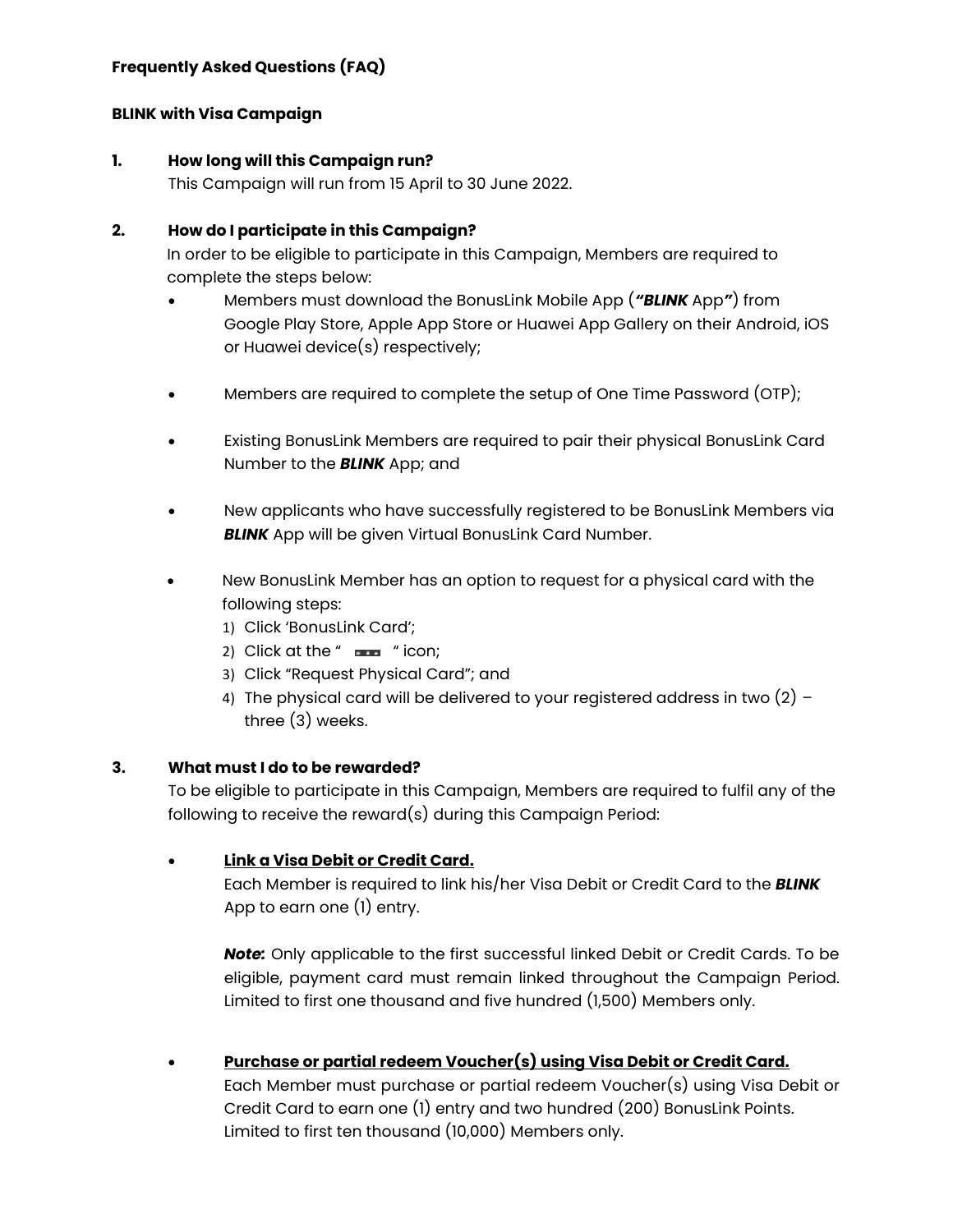*Note:* No minimum spend is required for each transaction. Each Member is entitled to a maximum of twenty (20) entries.

## • **Make payments to Merchants via** *BLINK***IT (in** *BLINK* **App) using Visa Debit or Credit Card.**

Each Member must make payment to Merchant(s) via *BLINK*IT (in *BLINK* App) using Visa Debit or Credit Card to earn one (1) entry and five hundred (500) BonusLink Points. Limited to first five thousand (5,000) Members only.

*Note*: No minimum spend is required for each transaction. Each Member is entitled to a maximum of twenty (20) entries.

### • **Minimum cumulative spend of RM100**

Each Member is required to make a minimum cumulative spend of RM100 by making payments to Merchant(s) via *BLINK*IT (in *BLINK* App), purchase or partial redeem Voucher(s) using Visa Debit or Credit Card to earn one thousand (1,000) BonusLink Points. Limited to first two thousand (2,000) Members only.

### • **Apply for an AmBank BonusLink Visa Card**

Each Member is entitled to ten entries (10) upon approved applications of AmBank BonusLink Visa Card.

### • **Earn double entries using an AmBank BonusLink Visa Card**

Each Member is entitled for double entries once the Campaign Task of "Link a Visa Credit Card in *BLINK* App, make payments to Merchants via BLINKIT, purchase or partial redeem Voucher(s) using Credit Card" has been fulfilled using an AmBank BonusLink Visa Card.

### • **Get 10X BonusLink Points with AmBank Visa Debit or Credit Card**

Enjoy additional 10X BonusLink Points for payment made with AmBank Visa Debit or Credit Card in *BLINK* App. Maximum of one thousand (1,000) BonusLink Points per card holder. Limited to first five thousand (5,000) card holders only.

### **4. How many rewards are there for grab in this Campaign?**

The eligible Members who have completed the Campaign Tasks will be rewarded as follow:

| Task                                                     | <b>Entry/Points Reward</b>       | <b>Limited to first following</b><br>numbers of Members |
|----------------------------------------------------------|----------------------------------|---------------------------------------------------------|
| Link Visa Debit or Credit Card                           |                                  |                                                         |
| Link a Visa Debit or Credit<br>Card on <b>BLINK</b> App. | 1 entry, 300 BonusLink<br>Points | 1,500                                                   |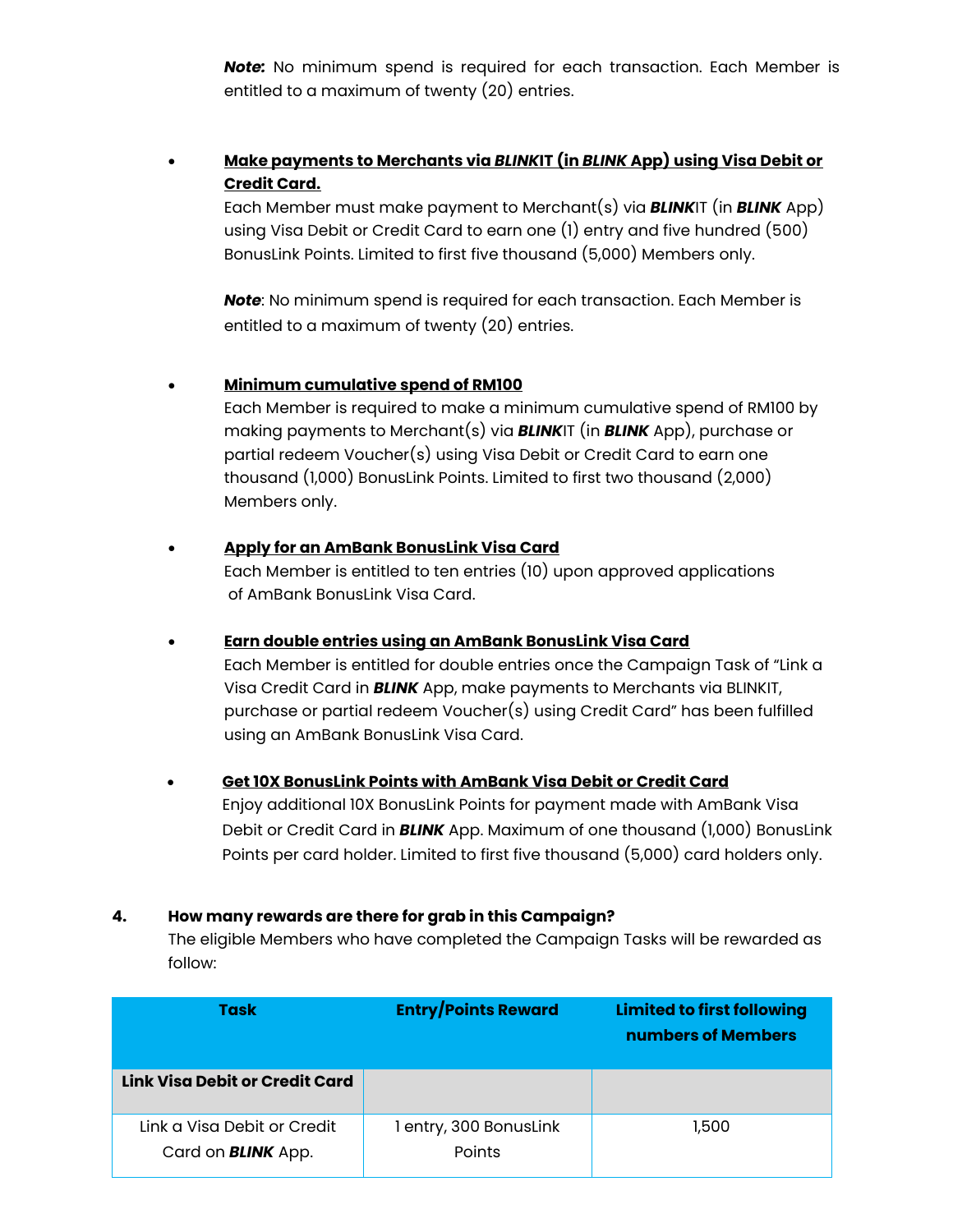| <b>Purchase Voucher (via Visa</b><br>Debit or Credit Card, with no<br>minimum spend)                                                                                                                     |                                  |           |
|----------------------------------------------------------------------------------------------------------------------------------------------------------------------------------------------------------|----------------------------------|-----------|
| Purchase or partial redeem<br>Voucher(s) using Visa Debit<br>or Credit Card.                                                                                                                             | 1 entry, 200 BonusLink<br>Points | 10,000    |
| <b>BLINKIT with Visa Debit or</b><br><b>Credit Card</b>                                                                                                                                                  |                                  |           |
| Pay with <b>BLINK</b> IT (via Visa<br>Debit or Credit Card, with no<br>minimum spend)                                                                                                                    | 1 entry, 500 BonusLink<br>Points | 5,000     |
| <b>Cumulative Spend of RM100</b>                                                                                                                                                                         |                                  |           |
| Make a minimum cumulative<br>spend of RM100 by making<br>payments to Merchant(s) via<br>BLINKIT (in <b>BLINK</b> App) or<br>purchase or partial redeem<br>Voucher(s) using Visa Debit<br>or Credit Card. | 1,000 BonusLink Points           | 2,000     |
| <b>Apply for an AmBank</b><br><b>BonusLink Visa Card</b>                                                                                                                                                 |                                  |           |
| Approved applications of<br>AmBank BonusLink Visa Card.                                                                                                                                                  | 10 entries                       | Unlimited |
|                                                                                                                                                                                                          |                                  |           |
| Use an AmBank BonusLink<br><b>Visa Card</b>                                                                                                                                                              |                                  |           |
| Use an AmBank BonusLink<br>Visa Card for the Campaign<br>Task of "Link a Credit Card in<br><b>BLINK</b> App & pay with BLINKIT<br>(via Visa Credit Card, with no<br>minimum spend)".                     | 2x Entries                       | Unlimited |
| <b>Get 10X BonusLink Points</b>                                                                                                                                                                          |                                  |           |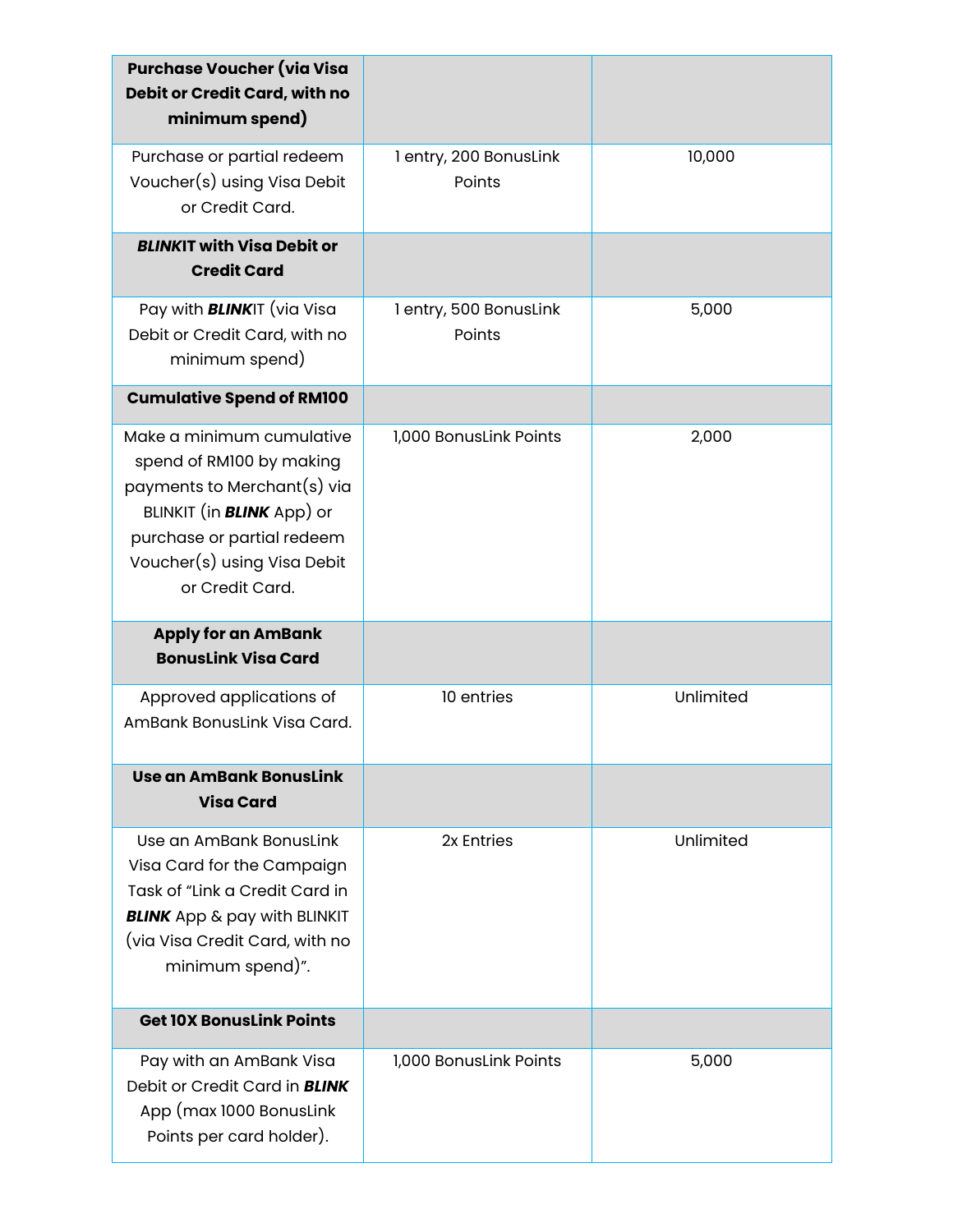The rewards (BonusLink Points) are subject to first-come, first-served basis. The BonusLink Points will be credited within three  $(3)$  – four  $(4)$  weeks after the Campaign Tasks have been completed.

### **5. What if I have cancelled my BonusLink Membership during the Campaign period?**

At the point of rewards fulfilment process, all eligible Members must not cancel or terminate their BonusLink Membership, otherwise the eligible Members will be disqualified. BonusLink also reserves the right to disqualify any eligible Members that it knows is, or has reasonable grounds to believe is, ineligible for this Campaign as a result of this rule.

# **6. Do I have to complete the Tasks in any particular sequence?**

No. Task may be completed in any order sequence.

# **7. I have opted not to receive communication from EDM / SMS /** *BLINK* **App notifications from BonusLink. Can I still participate in this Campaign and receive such notifications?**

No, you will need to update your Setting at *BLINK* App to agree to receive communication from BonusLink. To do this, please follow the below steps:

- 1. Log in to your *BLINK* App;
- 2. Click at 'Account'; and
- 3. Select 'Settings', then click (tick) to Marketing Information to give consent to agree to receive communication from BonusLink.

### **8. How do I win the prizes in this Campaign?**

By earning entries for the completed tasks in this Campaign, Members will stand a chance to win the following prizes:

| <b>No</b> | <b>Prize</b>                                                                                    | <b>No of Winners</b> |
|-----------|-------------------------------------------------------------------------------------------------|----------------------|
| 1         | Grand prize - Samsung Z Flip 3 128GB                                                            | 9                    |
| 2         | Special Prize- Parkson RM50 Vouchers                                                            | 350                  |
| 3         | 20,000 BonusLink Points for Ambank<br><b>BonusLink Visa Card Holder</b>                         | 100                  |
| 4         | Winner for Successful Applications of<br>AmBank Bonuslink Visa Card -<br>Samsung Z Flip 3 128GB | З                    |